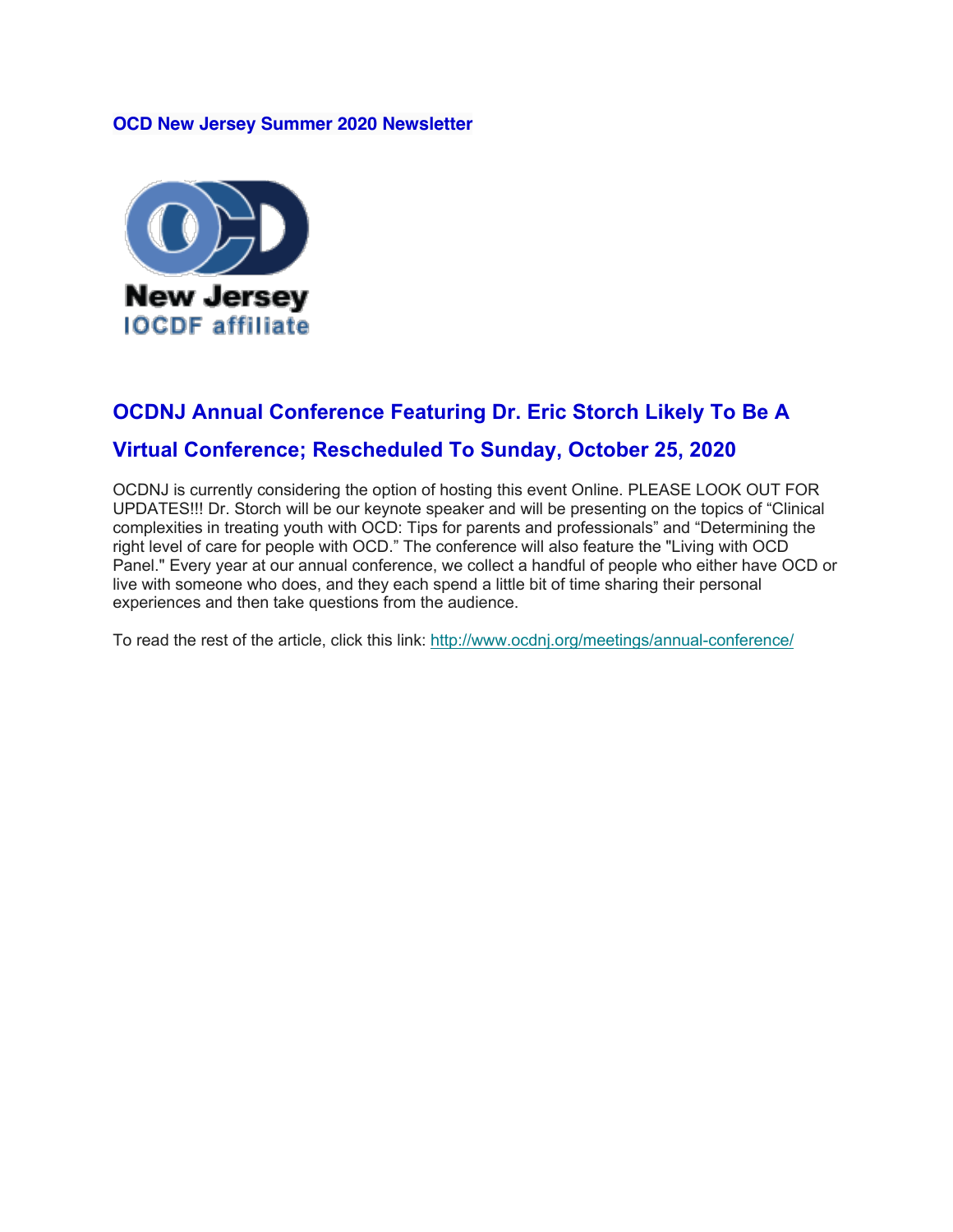

## **COVID-19 & OCD**

The World Health Organization (WHO) has classified the ongoing worldwide outbreak of coronavirus disease (COVID-19) a pandemic. In response, public health experts around the world have asked individuals and organizations to take action to prevent and limit the transmission of this disease in their communities. This may create unique challenges for people in the OCD and related disorders community as we work to balance what's best for population health and what's best for our individual mental health.

The International OCD Foudnation has put together a list of resources that may be helpful.

For more information, click this link: https://iocdf.org/covid19/

#### **7 Tips for Successful OCD Treatment**

by Stacy G. Smith, MS, LPC

Tip #1. Fully Understand the Rationale for Exposure and Response Prevention (ERP) ERP is the gold-standard treatment for OCD, and while you may be eager to get started, rushing into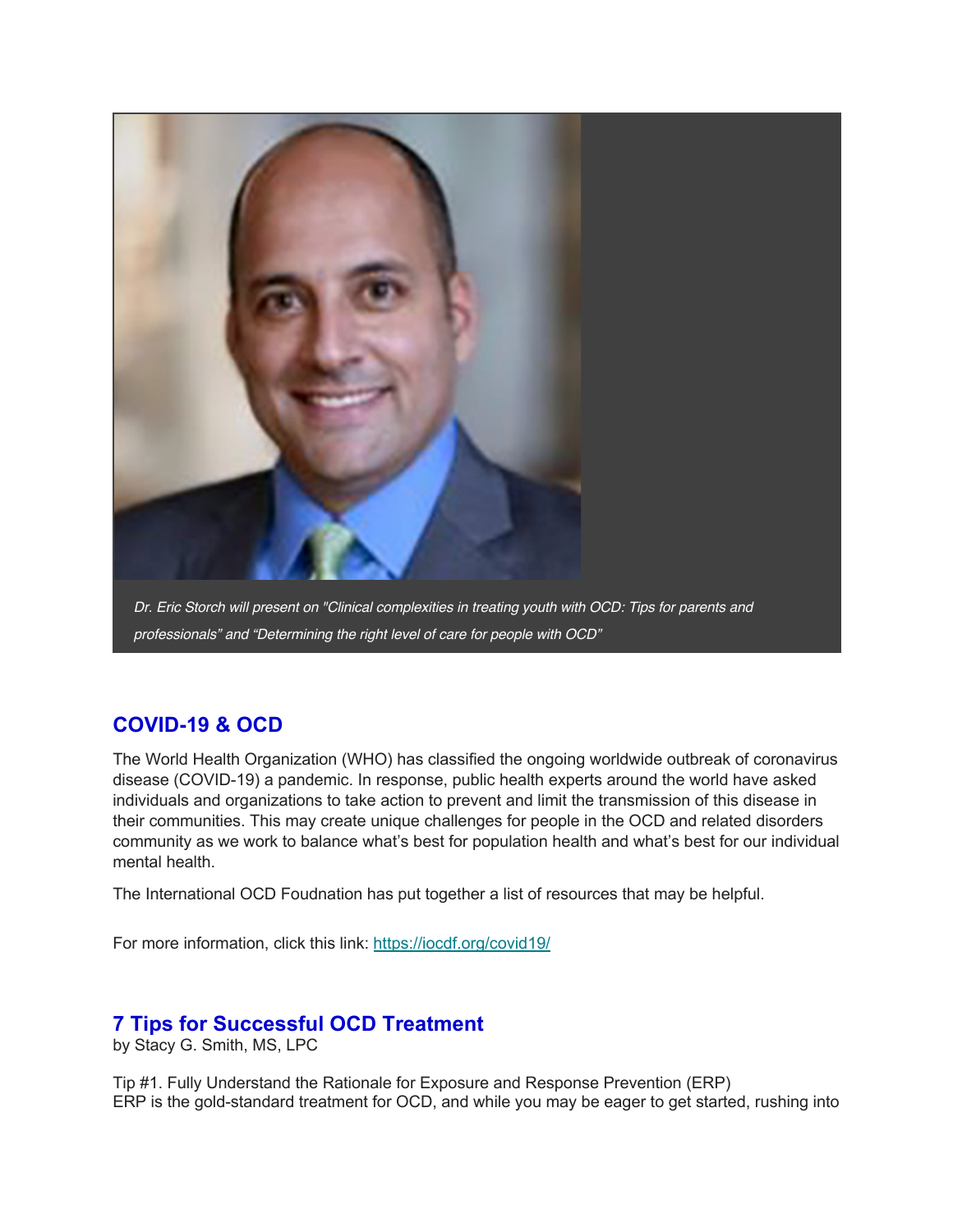a challenging treatment like ERP is likely to be unsuccessful if you do not have a proper understanding of why this treatment is being recommended, and why it works. The first step in proper OCD treatment is psychoeducation, meaning your therapist will take time to review the treatment rationale, and may even provide you with information to read between sessions. Take notes, ask questions, and remember that this step is just as important as the ERP exercises themselves. If your therapist supplements ERP with Acceptance and Commitment Therapy (ACT), it is equally as important to understand the rationale behind these techniques as well. A helpful way to gauge whether you have a good understanding of your treatment is to see how well you can explain its rationale out loud, whether to yourself, or to a close family member or friend.

To read the rest of this article, click this link: https://www.stacysmithcounseling.com/post/7-tips-forsuccessful-ocd-treatment

#### **Research Study**

Was your family impacted by the coronavirus? Are you or your child struggling with anxiety or depression about the coronavirus or social distancing? Help CWRU researchers learn more about the impact of the coronavirus on children, parents, and families. If you have a child ages 7-17 and have been impacted by the coronavirus, please fill out our online questionnaires! We hope to use this study to learn more about how families have been impacted by recent events related to the coronavirus. If you complete the surveys, you will be entered into a raffle to win one of four \$25 gift cards.

You can participate by going to https://cwru.az1.qualtrics.com/jfe/form/SV\_8678F95dgxjCcm1

#### **OCDNJ DVDs for Sale**

We record our annual conferences and the speakers from our quarterly meetings, and provide copies of them to anyone interested. All moneys charged are pumped back into OCDNJ to help defray the costs of the organization. This is a great way to learn more about various topics of interest within and related to OCD. For a listing of DVDs available, click this link: http://www.ocdnj.org/newsletter/dvds/

#### **OCD Support Groups in NJ**

There is information on support groups throughout the state on our website. Click on the following link to find out if there is a support group in your area: http://www.ocdnj.org/get-help/support-groups/

#### **Professional Directory**

OCD NJ has a list of professionals who choose to advertise on our website. OCD NJ does not review, does not approve, does not endorse, nor certify the qualifications of any mental health